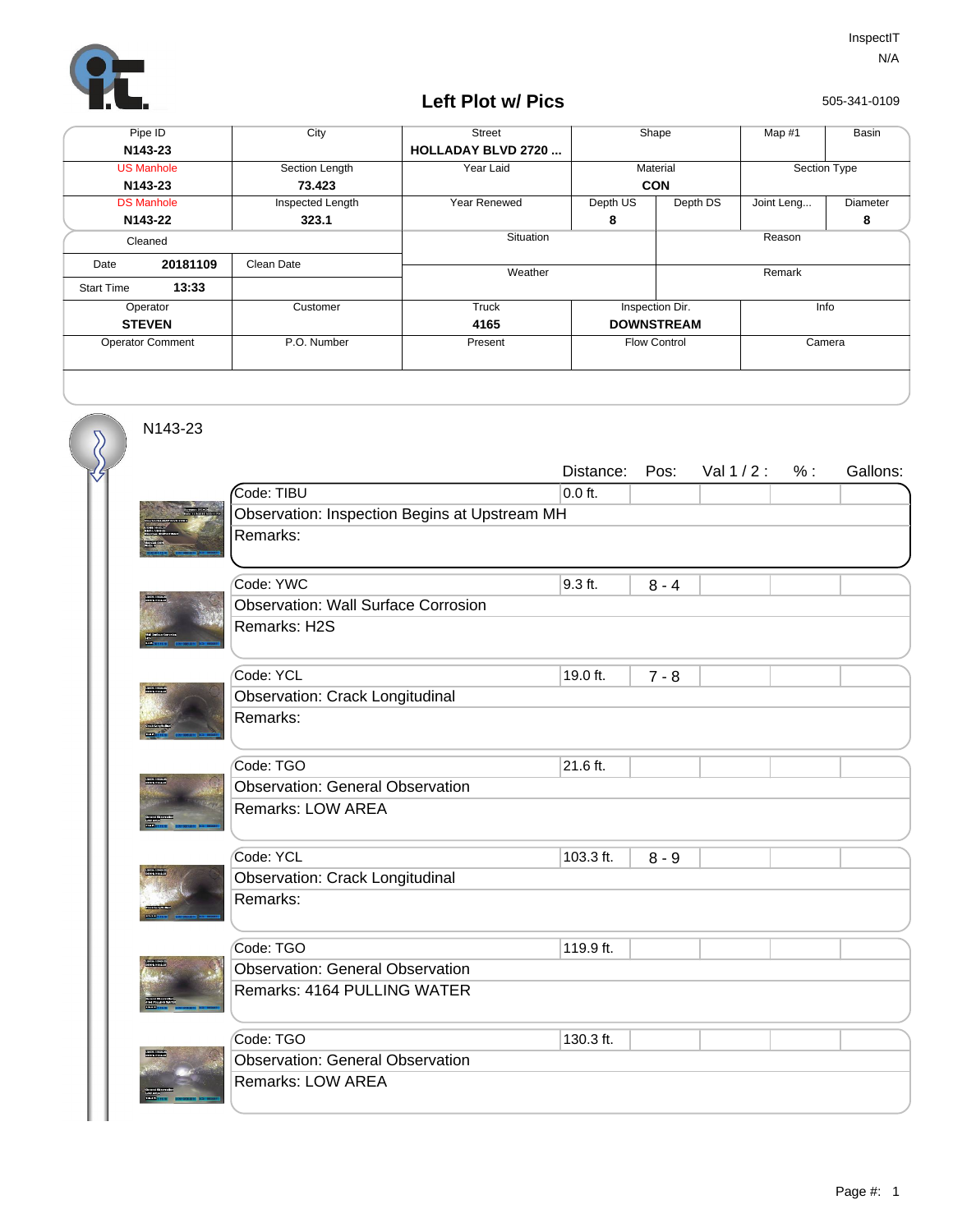

## **Left Plot w/ Pics**

505-341-0109

| Pipe ID                 |          | City             | <b>Street</b>              | Shape               |                         | Map #1       | Basin    |  |
|-------------------------|----------|------------------|----------------------------|---------------------|-------------------------|--------------|----------|--|
| N <sub>143</sub> -23    |          |                  | <b>HOLLADAY BLVD 2720 </b> |                     |                         |              |          |  |
| <b>US Manhole</b>       |          | Section Length   | Year Laid                  | Material            |                         | Section Type |          |  |
| N143-23                 |          | 73.423           |                            | <b>CON</b>          |                         |              |          |  |
| <b>DS Manhole</b>       |          | Inspected Length | Year Renewed               | Depth US            | Depth DS                | Joint Leng   | Diameter |  |
| N143-22                 |          | 323.1            |                            | 8                   |                         |              | 8        |  |
| Cleaned                 |          |                  | Situation                  |                     |                         | Reason       |          |  |
| Date                    | 20181109 | Clean Date       |                            |                     |                         |              |          |  |
|                         |          |                  | Weather                    |                     |                         | Remark       |          |  |
| <b>Start Time</b>       | 13:33    |                  |                            |                     |                         |              |          |  |
| Operator                |          | Customer         | Truck                      |                     | Info<br>Inspection Dir. |              |          |  |
| <b>STEVEN</b>           |          |                  | 4165                       | <b>DOWNSTREAM</b>   |                         |              |          |  |
| <b>Operator Comment</b> |          | P.O. Number      | Present                    | <b>Flow Control</b> |                         | Camera       |          |  |
|                         |          |                  |                            |                     |                         |              |          |  |
|                         |          |                  |                            |                     |                         |              |          |  |
|                         |          |                  |                            |                     |                         |              |          |  |



| Code: TIED                                          | 323.1 ft. |  |  |  |  |  |  |  |
|-----------------------------------------------------|-----------|--|--|--|--|--|--|--|
| <b>Observation: nspection Ends at Downstream MH</b> |           |  |  |  |  |  |  |  |
| <b>Hemarks: LOW AREAS / DETERIATION HVY.</b>        |           |  |  |  |  |  |  |  |

N143-22

S<br>S